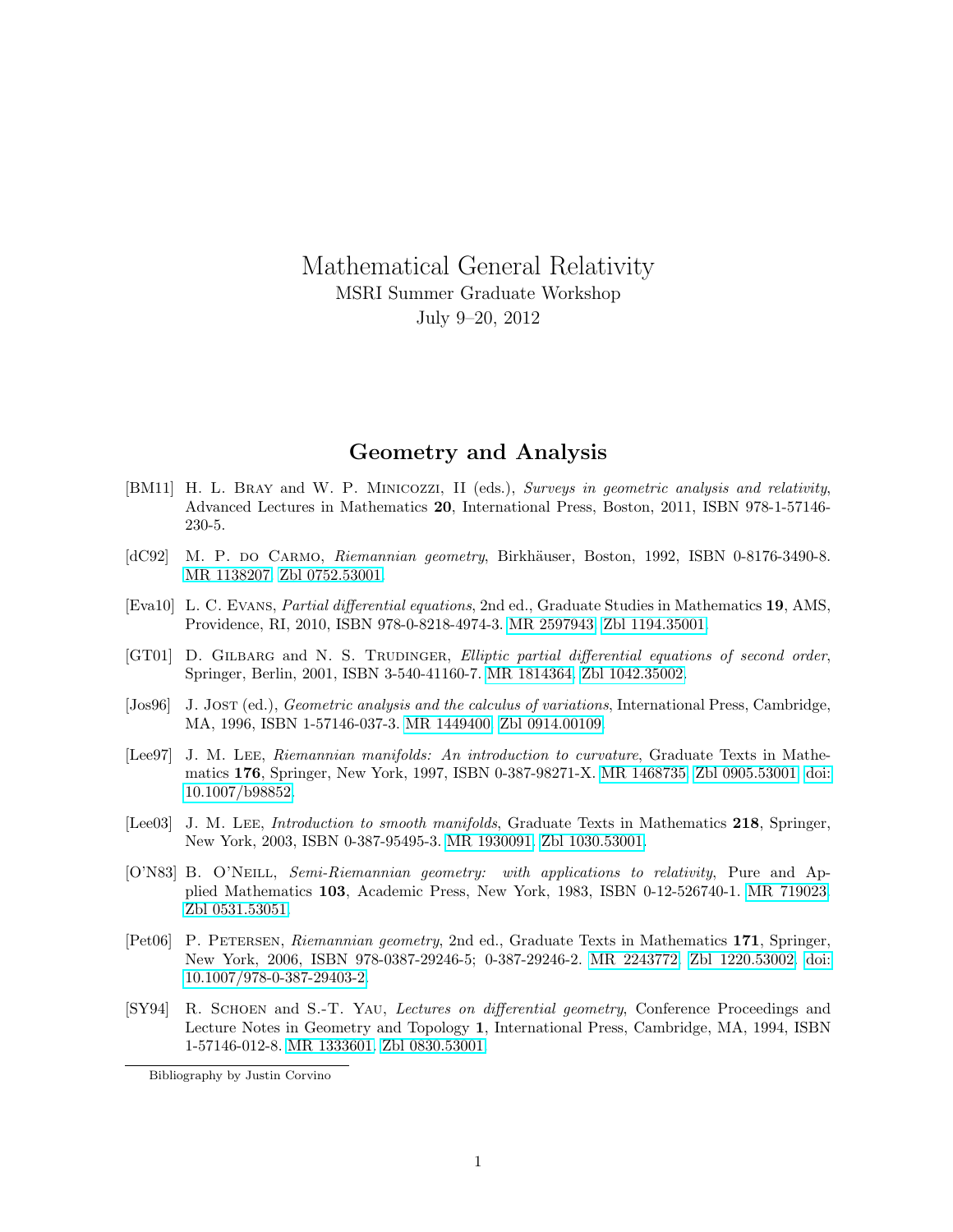## General Relativity

- [Cal00] J. J. Callahan, The geometry of spacetime: An introduction to special and general relativity, Springer, New York, 2000, ISBN 0-387-98641-3. [MR 1731438.](http://www.ams.org/mathscinet-getitem?mr=1731438) [Zbl 0937.83001.](http://www.zentralblatt-math.org/zmath/en/search/?q=an:0937.83001)
- [Car04] S. CARROLL, Spacetime and geometry: An introduction to general relativity, Addison Wesley, San Francisco, 2004, ISBN 0-8053-8732-3. [MR 2329798.](http://www.ams.org/mathscinet-getitem?mr=2329798) [Zbl 1131.83001.](http://www.zentralblatt-math.org/zmath/en/search/?q=an:1131.83001)
- [HE73] S. W. Hawking and G. F. R. Ellis, The large scale structure of space-time, Cambridge Monographs on Mathematical Physics 1, Cambridge University Press, London, 1973, ISBN 978-0-521-09906-6. [MR 0424186.](http://www.ams.org/mathscinet-getitem?mr=0424186) [Zbl 0265.53054.](http://www.zentralblatt-math.org/zmath/en/search/?q=an:0265.53054) Available at [http://www.cambridge.org/](http://www.cambridge.org/9780521099066) [9780521099066](http://www.cambridge.org/9780521099066).
- [MTW73] C. W. MISNER, K. S. THORNE, and J. A. WHEELER, *Gravitation*, W. H. Freeman, San Francisco, 1973, ISBN 0716703440. [MR 0418833.](http://www.ams.org/mathscinet-getitem?mr=0418833)
- [Sch09] B. F. Schutz, A first course in general relativity, 2nd ed., Cambridge University Press, Cambridge, 2009, ISBN 978-0-521-88705-2. [Zbl 1173.53002.](http://www.zentralblatt-math.org/zmath/en/search/?q=an:1173.53002) Available at [http://www.cambridge.](http://www.cambridge.org/9780521887052) [org/9780521887052](http://www.cambridge.org/9780521887052).
- [Wal84] R. M. Wald, General relativity, University of Chicago Press, Chicago, 1984, ISBN 0-226- 87032-4; 0-226-87033-2. [MR 757180.](http://www.ams.org/mathscinet-getitem?mr=757180) [Zbl 0549.53001.](http://www.zentralblatt-math.org/zmath/en/search/?q=an:0549.53001)

# Mathematical Relativity

- [CB09] Y. Choquet-Bruhat, General relativity and the Einstein equations, Oxford University Press, Oxford, 2009, ISBN 978-0-19-923072-3. [MR 2473363.](http://www.ams.org/mathscinet-getitem?mr=2473363) [Zbl 1157.83002.](http://www.zentralblatt-math.org/zmath/en/search/?q=an:1157.83002)
- [Chr08] D. Christodoulou, Mathematical problems of general relativity, I, European Mathematical Society, Zürich, 2008, ISBN 978-3-03719-005-0. [MR 2391586.](http://www.ams.org/mathscinet-getitem?mr=2391586) [Zbl 1136.83001.](http://www.zentralblatt-math.org/zmath/en/search/?q=an:1136.83001) [doi: 10.4171/005.](http://dx.doi.org/10.4171/005)
- [Chr09] D. Christodoulou, The formation of black holes in general relativity, European Mathematical Society, Zürich, 2009, ISBN 978-3-03719-068-5. [MR 2488976.](http://www.ams.org/mathscinet-getitem?mr=2488976) [Zbl 1197.83004.](http://www.zentralblatt-math.org/zmath/en/search/?q=an:1197.83004) [doi: 10.4171/068.](http://dx.doi.org/10.4171/068)
- [CK93] D. Christodoulou and S. Klainerman, The global nonlinear stability of the Minkowski space, Princeton Mathematical Series 41, Princeton University Press, Princeton, NJ, 1993, ISBN 0-691- 08777-6. [MR 1316662.](http://www.ams.org/mathscinet-getitem?mr=1316662) [Zbl 0827.53055.](http://www.zentralblatt-math.org/zmath/en/search/?q=an:0827.53055)
- [CD03] P. T. CHRUSCIEL and E. DELAY, On mapping properties of the general relativistic constraints operator in weighted function spaces, with applications, Mémoires de la Société Mathématique de France 94, SMF, Paris, 2003. [MR 2031583.](http://www.ams.org/mathscinet-getitem?mr=2031583) [Zbl 1058.83007.](http://www.zentralblatt-math.org/zmath/en/search/?q=an:1058.83007) [arXiv gr-qc/0301073.](http://www.arxiv.org/abs/gr-qc/0301073)
- [CF04] P. T. CHRUSCIEL and H. FRIEDRICH (eds.), The Einstein equations and the large scale behavior of gravitational fields: 50 years of the Cauchy problem in general relativity, Birkhäuser, Basel, 2004, ISBN 3-7643-7130-7. [MR 2098911.](http://www.ams.org/mathscinet-getitem?mr=2098911) [Zbl 1048.83001.](http://www.zentralblatt-math.org/zmath/en/search/?q=an:1048.83001)
- [Ren08] A. D. RENDALL, *Partial differential equations in general relativity*, Oxford Graduate Texts in Mathematics 16, Oxford University Press, Oxford, 2008, ISBN 978-0-19-921540-9; 978-0-19- 921541-6. [MR 2406669.](http://www.ams.org/mathscinet-getitem?mr=2406669) [Zbl 1148.35002.](http://www.zentralblatt-math.org/zmath/en/search/?q=an:1148.35002)
- [Rin09] H. RINGSTRÖM, The Cauchy problem in general relativity, European Mathematical Society, Zürich, 2009, ISBN 978-3-03719-053-1. [MR 2527641.](http://www.ams.org/mathscinet-getitem?mr=2527641) [Zbl 1169.83003.](http://www.zentralblatt-math.org/zmath/en/search/?q=an:1169.83003) [doi: 10.4171/053.](http://dx.doi.org/10.4171/053)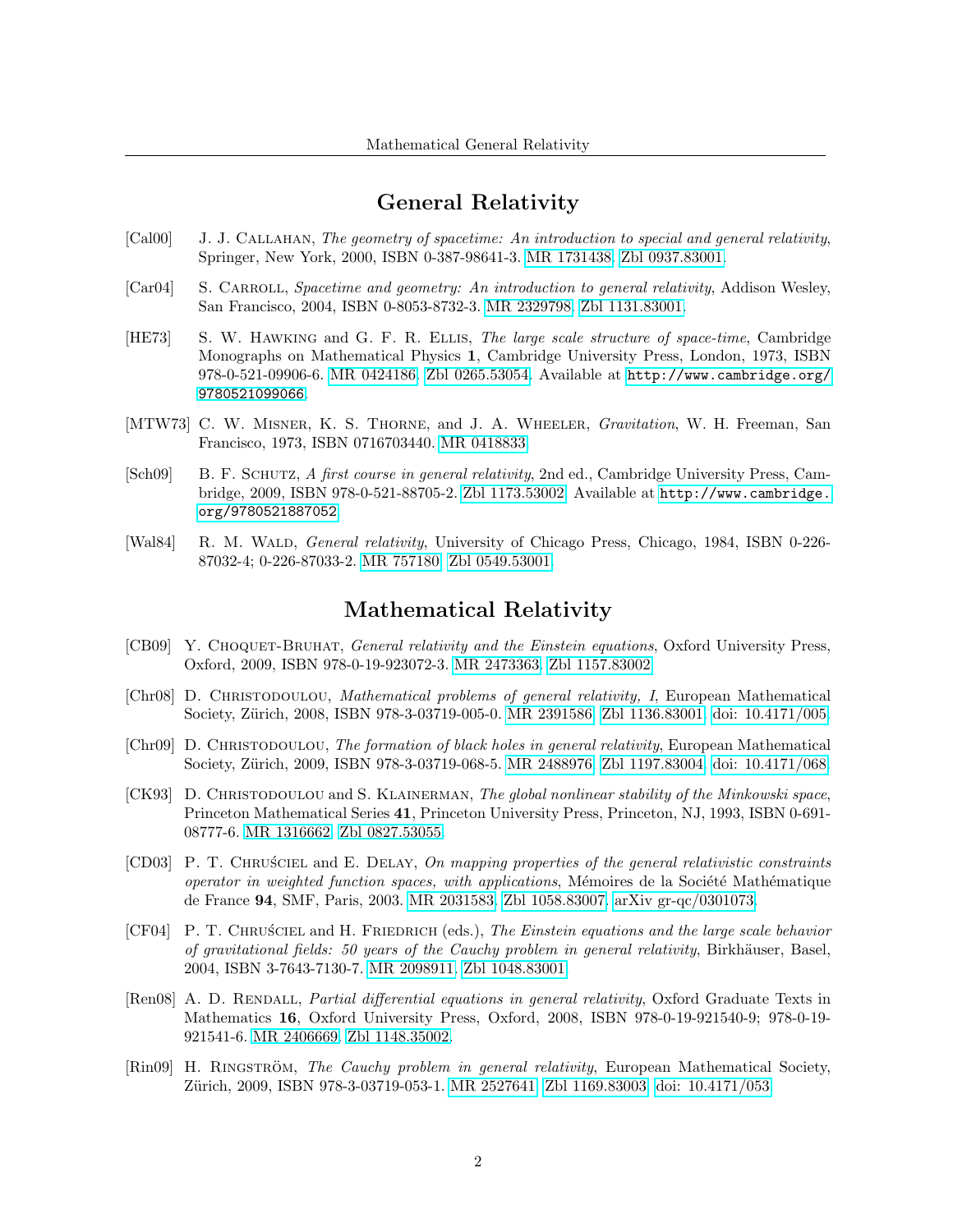## Survey Article

[CGP10] P. T. CHRUSCIEL, G. J. GALLOWAY, and D. POLLACK, Mathematical general relativity: a sampler, *Bull. Amer. Math. Soc.* 47 (2010), no. 4, 567–638. [MR 2721040.](http://www.ams.org/mathscinet-getitem?mr=2721040) [Zbl 1205.83002.](http://www.zentralblatt-math.org/zmath/en/search/?q=an:1205.83002) [doi:](http://dx.doi.org/10.1090/S0273-0979-2010-01304-5) [10.1090/S0273-0979-2010-01304-5.](http://dx.doi.org/10.1090/S0273-0979-2010-01304-5)

### Positive Mass Theorem

- [Bar86] R. Bartnik, The mass of an asymptotically flat manifold, Comm. Pure Appl. Math. 39 (1986), no. 5, 661–693. [MR 849427.](http://www.ams.org/mathscinet-getitem?mr=849427) [Zbl 0598.53045.](http://www.zentralblatt-math.org/zmath/en/search/?q=an:0598.53045) [doi: 10.1002/cpa.3160390505.](http://dx.doi.org/10.1002/cpa.3160390505)
- [Lam11] M.-K. G. LAM, The graph cases of the Riemannian positive mass and Penrose inequalities in all dimensions, Thesis, Duke University, 2011, ISBN 978-1124-63054-0. [MR 2873434.](http://www.ams.org/mathscinet-getitem?mr=2873434) [arXiv 1010.4256.](http://www.arxiv.org/abs/1010.4256) Available at [http://proquest.umi.com/pqdlink?did=2357455081&Fmt=](http://proquest.umi.com/pqdlink?did=2357455081&Fmt=7&clientI d=79356&RQT=309&VName=PQD) [7&clientId=79356&RQT=309&VName=PQD](http://proquest.umi.com/pqdlink?did=2357455081&Fmt=7&clientI d=79356&RQT=309&VName=PQD).
- [SY78] R. Schoen and S. T. Yau, Incompressible minimal surfaces, three-dimensional manifolds with nonnegative scalar curvature, and the positive mass conjecture in general relativity, *Proc. Nat.* Acad. Sci. USA 75 (1978), no. 6, 2567. [MR 496776.](http://www.ams.org/mathscinet-getitem?mr=496776) [Zbl 0385.53052.](http://www.zentralblatt-math.org/zmath/en/search/?q=an:0385.53052) Available at [http://www.](http://www.pnas.org/content/75/6/2567.abstract) [pnas.org/content/75/6/2567.abstract](http://www.pnas.org/content/75/6/2567.abstract).
- [SY79a] R. Schoen and S. T. Yau, On the proof of the positive mass conjecture in general relativity, Comm. Math. Phys. 65 (1979), no. 1, 45–76. [MR 526976.](http://www.ams.org/mathscinet-getitem?mr=526976) [Zbl 0405.53045.](http://www.zentralblatt-math.org/zmath/en/search/?q=an:0405.53045) Available at [http:](http://projecteuclid.org/getRecord?id=euclid.cmp/1103904790) [//projecteuclid.org/getRecord?id=euclid.cmp/1103904790](http://projecteuclid.org/getRecord?id=euclid.cmp/1103904790).
- [SY79b] R. Schoen and S. T. Yau, Positivity of the total mass of a general space-time, Phys. Rev. Lett. 43 (1979), no. 20, 1457–1459. [MR 547753.](http://www.ams.org/mathscinet-getitem?mr=547753) [doi: 10.1103/PhysRevLett.43.1457.](http://dx.doi.org/10.1103/PhysRevLett.43.1457)
- [SY81] R. SCHOEN and S. T. YAU, Proof of the positive mass theorem. II, *Comm. Math. Phys.* **79** (1981), no. 2, 231–260. [MR 612249.](http://www.ams.org/mathscinet-getitem?mr=612249) [Zbl 0494.53028.](http://www.zentralblatt-math.org/zmath/en/search/?q=an:0494.53028) Available at [http://projecteuclid.org/](http://projecteuclid.org/getRecord?id=euclid.cmp/1103908964) [getRecord?id=euclid.cmp/1103908964](http://projecteuclid.org/getRecord?id=euclid.cmp/1103908964).

#### Constraint Equations and the Initial-Value Formulation

- [Bar05] R. Bartnik, Phase space for the Einstein equations, Comm. Anal. Geom. 13 (2005), no. 5, 845–885. [MR 2216143.](http://www.ams.org/mathscinet-getitem?mr=2216143) [Zbl 1123.83006.](http://www.zentralblatt-math.org/zmath/en/search/?q=an:1123.83006) Available at [http://intlpress.com/CAG/2005/13-5/](http://intlpress.com/CAG/2005/13-5/CAG-13-5-845-885.pdf) [CAG-13-5-845-885.pdf](http://intlpress.com/CAG/2005/13-5/CAG-13-5-845-885.pdf).
- [CD03] P. T. Chru´sciel and E. Delay, On mapping properties of the general relativistic constraints operator in weighted function spaces, with applications, Mémoires de la Société Mathématique de France 94, SMF, Paris, 2003. [MR 2031583.](http://www.ams.org/mathscinet-getitem?mr=2031583) [Zbl 1058.83007.](http://www.zentralblatt-math.org/zmath/en/search/?q=an:1058.83007) [arXiv gr-qc/0301073.](http://www.arxiv.org/abs/gr-qc/0301073)
- [CS06] J. CORVINO and R. M. SCHOEN, On the asymptotics for the vacuum Einstein constraint equations, J. Differential Geom. 73 (2006), no. 2, 185–217. [MR 2225517.](http://www.ams.org/mathscinet-getitem?mr=2225517) [Zbl 1122.58016.](http://www.zentralblatt-math.org/zmath/en/search/?q=an:1122.58016) Available at <http://projecteuclid.org/getRecord?id=euclid.jdg/1146169910>.
- [FB52] Y. Foures-Bruhat ` , Th´eor`eme d'existence pour certains syst`emes d'´equations aux d´eriv´ees partielles non linéaires, Acta Math. 88 (1952), 141–225. [MR 0053338.](http://www.ams.org/mathscinet-getitem?mr=0053338) [Zbl 0049.19201.](http://www.zentralblatt-math.org/zmath/en/search/?q=an:0049.19201) [doi:](http://dx.doi.org/10.1007/BF02392131) [10.1007/BF02392131.](http://dx.doi.org/10.1007/BF02392131)